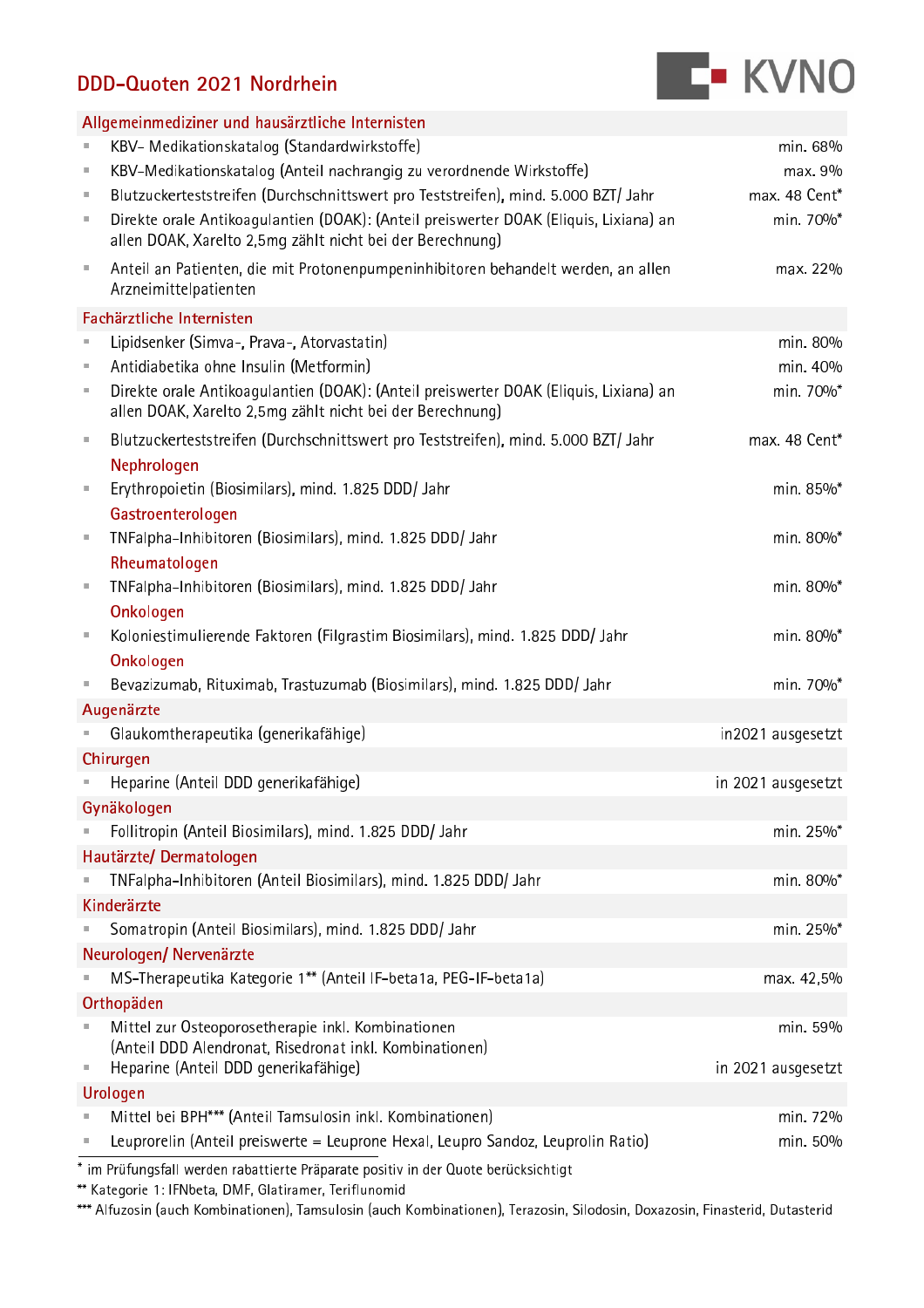

## Übersicht der in Deutschland zugelassenen Biosimilars und deren Referenzprodukte sowie der Biosimilar-Quoten in Nordrhein (Stand 01.07.2021, Quelle: vfa)

| Wirkstoff                           | Handelsname                 | <b>Biosimilar</b>  |  |  |  |  |
|-------------------------------------|-----------------------------|--------------------|--|--|--|--|
| TNFalpha-Inhibotoren (LO4AB)        |                             |                    |  |  |  |  |
| Etanercept                          | Enbrel                      |                    |  |  |  |  |
|                                     | Benepali                    | Biosimilar         |  |  |  |  |
|                                     | Erelzi                      | Biosimilar         |  |  |  |  |
|                                     | Nepexto                     | Biosimilar         |  |  |  |  |
| Infliximab                          | Remicade                    |                    |  |  |  |  |
|                                     | Inflectra                   | Biosimilar         |  |  |  |  |
|                                     | Remsima                     | Biosimilar         |  |  |  |  |
|                                     | Flixabi                     | Biosimilar         |  |  |  |  |
|                                     | Zessly                      | Biosimilar         |  |  |  |  |
| Adalimumab                          | Humira                      |                    |  |  |  |  |
|                                     | Amgevita                    | Biosimilar         |  |  |  |  |
|                                     | (Amsparity)                 | Biosimilar         |  |  |  |  |
|                                     | Hulio                       | Biosimilar         |  |  |  |  |
|                                     | Hyrimoz                     | Biosimilar         |  |  |  |  |
|                                     | Idacio                      | Biosimilar         |  |  |  |  |
|                                     | Imraldi                     | Biosimilar         |  |  |  |  |
| Certolizumab pegol                  | Cimzia                      |                    |  |  |  |  |
| Golimumab                           | Simponi                     |                    |  |  |  |  |
|                                     |                             |                    |  |  |  |  |
| Erythropoetine (B03XA)              |                             |                    |  |  |  |  |
|                                     | Abseamed                    | alfa (Biosimilar)  |  |  |  |  |
|                                     | Aranesp                     | Darbepoetin alfa   |  |  |  |  |
|                                     | <b>Binocrit</b>             | alfa (Biosimilar)  |  |  |  |  |
|                                     | Epoetin alfa Hexal          | alfa (Biosimilar)  |  |  |  |  |
|                                     | Erypo                       | alfa               |  |  |  |  |
|                                     | Mircera                     | PEG-Epoetin beta   |  |  |  |  |
|                                     | Neorecormon                 | beta               |  |  |  |  |
|                                     | Retacrit                    | zeta (Biosimilar)  |  |  |  |  |
|                                     | Silapo                      | zeta (Biosimilar)  |  |  |  |  |
|                                     | Biopoin                     | theta (Biosimilar) |  |  |  |  |
|                                     | Eporatio                    | theta (Biosimilar) |  |  |  |  |
|                                     |                             |                    |  |  |  |  |
| Insuline (keine Quote in Nordrhein) |                             |                    |  |  |  |  |
| Insulin glargin                     | Lantus                      |                    |  |  |  |  |
|                                     | Abasaglar                   | Biosimilar         |  |  |  |  |
|                                     | Semglee                     | Biosimilar         |  |  |  |  |
| Insulin lispro                      | Humalog                     |                    |  |  |  |  |
|                                     | Insulin Lispro Sanofi       | Biosimilar         |  |  |  |  |
| Insulin aspart                      | Novorapid                   |                    |  |  |  |  |
|                                     | Insulin aspart Sanofi       | Biosimilar         |  |  |  |  |
|                                     |                             |                    |  |  |  |  |
| Rituximab (L01XC02)                 |                             |                    |  |  |  |  |
| Rituximab                           | Mabthera                    |                    |  |  |  |  |
|                                     | Blitzima/ Ritemvia/ Truxima | Biosimilar         |  |  |  |  |
|                                     | Rixathon/ Riximyo           | Biosimilar         |  |  |  |  |
|                                     | Ruxience                    | Biosimilar         |  |  |  |  |
|                                     |                             |                    |  |  |  |  |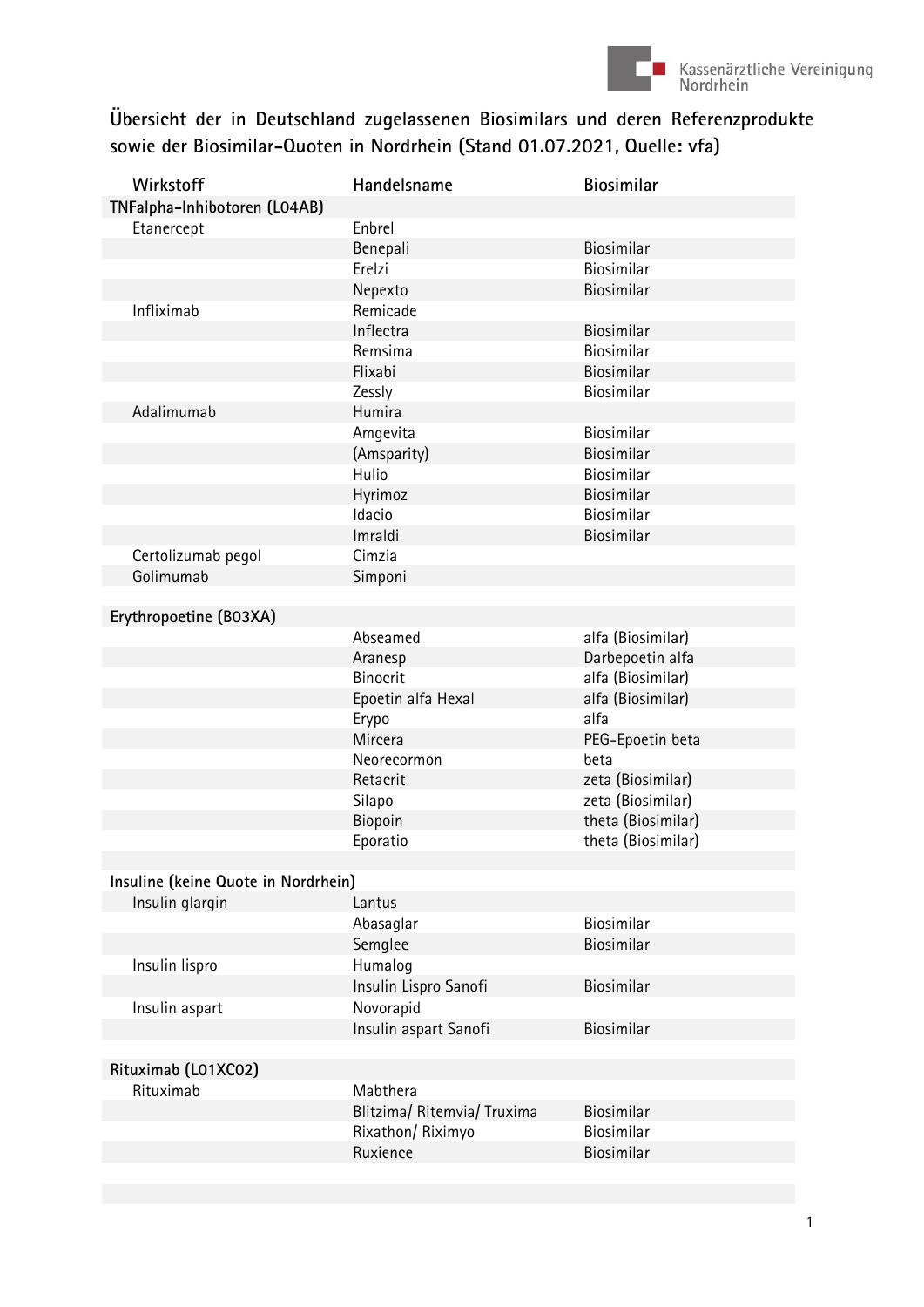| Trastuzumab (L01XC03)                           |                          |                       |
|-------------------------------------------------|--------------------------|-----------------------|
| Trastuzumab                                     | Herceptin                |                       |
|                                                 | Herzuma                  | Biosimilar            |
|                                                 | Kanjinti                 | Biosimilar            |
|                                                 | Ogivri                   | Biosimilar            |
|                                                 | Ontruzant                | Biosimilar            |
|                                                 | Trazimera                | Biosimilar            |
|                                                 | Zercapac                 | Biosimilar            |
|                                                 |                          |                       |
| Bevacizumab (L01XC07)                           |                          |                       |
| Bevacizumab                                     | Avastin                  |                       |
|                                                 | Alymnis, Oyavas          | Biosimilar            |
|                                                 | Aybintio/ Onbevzi        | Biosimilar            |
|                                                 | Equidacent               | Biosimilar            |
|                                                 | Mvasi                    | Biosimilar            |
|                                                 | Zirabev                  | Biosimilar            |
|                                                 |                          |                       |
| Follitropin alpha, beta, delta                  |                          |                       |
|                                                 | Gonal-f                  | alpha                 |
|                                                 | Bemfola                  | alpha (Biosimilar)    |
|                                                 | Ovaleap                  | alpha (Biosimilar)    |
|                                                 | Puregon                  | beta                  |
|                                                 | Rekovelle                | delta                 |
|                                                 | Elonva                   | Corifollitropin alpha |
|                                                 |                          |                       |
| Somatropin (H01AC01)                            |                          |                       |
|                                                 | Norditropin              |                       |
|                                                 | Genotropin               |                       |
|                                                 | Saizen                   |                       |
|                                                 | Humatrope                |                       |
|                                                 | Omnitrope                | Biosimilar            |
|                                                 | Nutropinaq               |                       |
|                                                 | Zomacton                 |                       |
|                                                 |                          |                       |
| Teriparatid (H05AA02, keine Quote in Nordrhein) |                          |                       |
|                                                 | Forsteo                  |                       |
|                                                 | Movymia/ Terrosa         | Biosimilar            |
|                                                 | Livogiva                 | Biosimilar            |
|                                                 |                          |                       |
| Heparine (B01AB) Quote in 2021 ausgesetzt       |                          |                       |
| Enoxaparin                                      | Clexane                  |                       |
|                                                 | Crusia 4000              | Biosimilar            |
|                                                 | Enoxaparin Becat         | Biosimilar            |
|                                                 | Enoxaparin Ledraxen 2000 | Biosimilar            |
|                                                 | Inhixa                   | Biosimilar            |
|                                                 | Hepaxane                 | Biosimilar            |
| Dalteparin                                      | Fragmin                  |                       |
| Nadroparin                                      | Fraxiparin               |                       |
| Reviparin                                       | Clivarin                 |                       |
|                                                 | Clivarodi                |                       |
| Tinzaparin                                      | Innohep                  |                       |
| Certoparin                                      | Mono Embolex             |                       |
|                                                 |                          |                       |